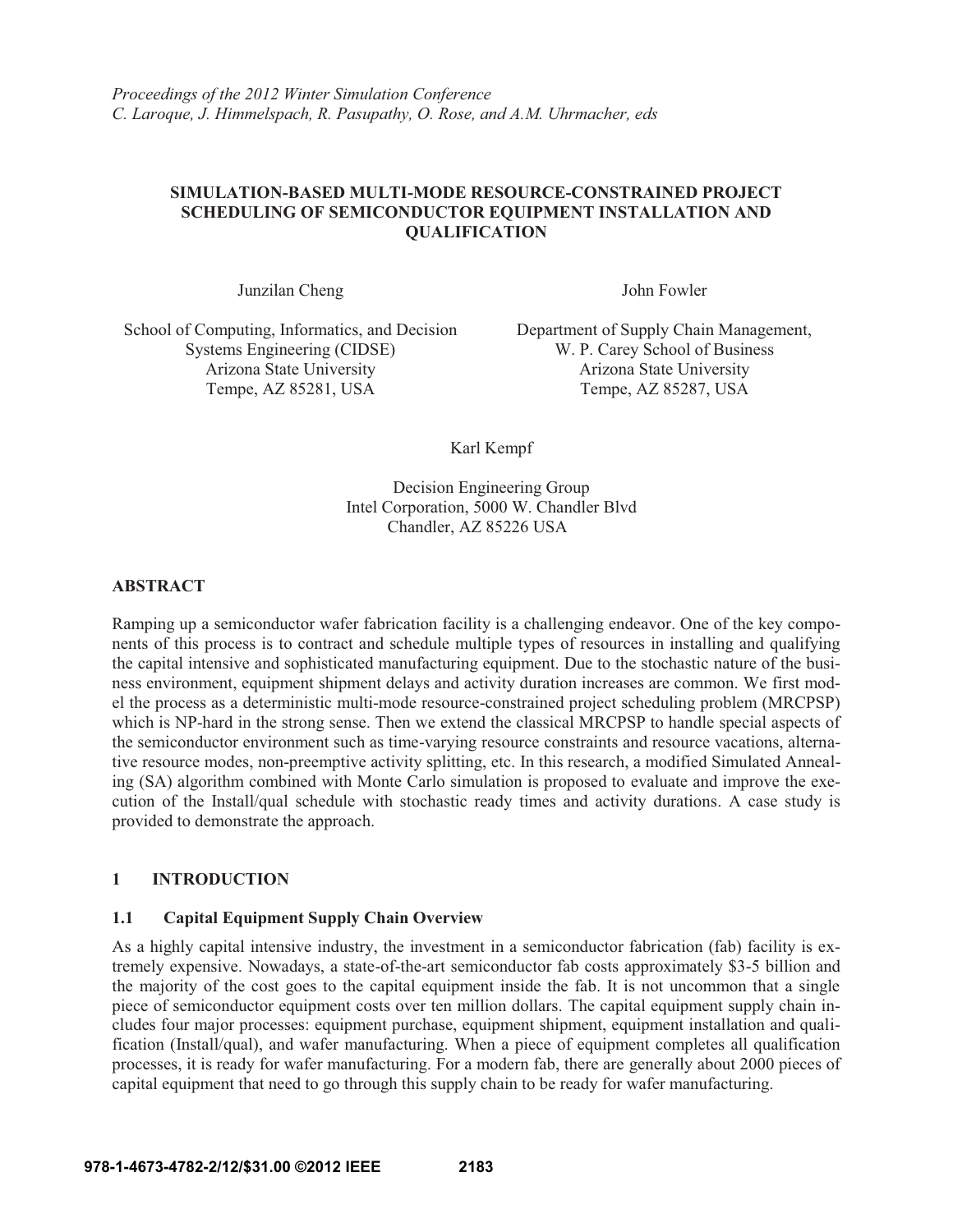#### **1.2 The Install/Qual Process**

The Install/Qual scheduling is the process of ramping up a fabrication facility which includes three serial activities: Physical Installation, Supplier Qualification and Company Qualification. Physical installation is the process of installing the infrastructure needed by the equipment (e.g. pipes for water and gases) and then physically installing the equipment. Physical installation is conducted by trades (e.g. architects, electricians, mechanics, and plumbers) who are contracted from outside the company. Supplier qualification is the qualifying process carried out by equipment suppliers (supplier resource). Since equipment may be supplied by different suppliers, there are multiple supplier resources. Finally, the company has its own qualifying engineers (company resource) responsible for the company qualification process.

The Install/Qual process takes almost half of the supply chain lead time (time to first good wafer produced) and plays an important role in the efficiency of the entire supply chain. The velocity of ramping up a wafer fab can impact a semiconductor company's bottom line by determining how fast the next generation product can be made available to customers. Overestimation of future demand leads to idle capital equipment which could be millions of dollars wasted, while underestimation of future demand could end up with lost sales and even larger profit loss. Thus, a better coordinated Install/Qual schedule can shorten the capital equipment supply chain lead time and delay decision-making which can diminish the variance in planned factory capacity based on predicted future customer demand.

Practical aspects in the Install/Qual process make the scheduling problem a challenging endeavor. Multiple resources (human resources, project budget, factory floor space, etc) are involved in processing activities and an activity might have multiple processing options. For example, a piece of equipment can be installed by 3 senior and 1 junior technicians with a total cost of \$20K in 6 working days or 1 senior and 3 junior technicians with a total cost of \$16K in 8 working days.

Due to the stochastic nature of the business environment, there is a significant amount of uncertainty associated with the activity ready times and durations in the Install/Qual process. During the preliminary planning stage of the Install/Qual process, the uncertainty is particularly large for new technologies since the scope and obstacles to the project are still undefined.

The Install/Qual scheduling phase of the practical example studied in this research mostly relies on information from previous Install/Qual processes (this often referred to as tribal knowledge) and the reschedule phase is generally based on manual inspection. It is an inefficient and time-consuming process which has a high probability of producing a poor schedule. In this research, the Install/Qual scheduling problem is mathematically formulated as a MRCPSP model. A modified Simulated Annealing (SA) algorithm combined with Monte Carlo simulation provides an approach to evaluate and improve the Install/Qual scheduling in an uncertain business environment.

#### **2 PROBLEM STATEMENT**

MRCPSPs (multi-mode resource-constrained project scheduling problems) are widely used in many realworld project management applications. A project network  $G(N, A)$  using the AoN (activity on node) convention contains a set of nodes N representing the activity set  $\mathbb{N}$  ( $|\mathbb{N}| = n$ ) and a set of directed arcs A representing the precedence relations among activities. An activity can only start when its predecessors are finished. For the purpose of network completeness, a dummy start node 0 and a dummy finish node  $n + 1$  are added into the network. Within the discussion in this paper, if not otherwise stated, we treat "activities", "tasks" and "jobs" interchangeably. Mathematical notation is provided in Table 1.

Both renewable resources  $\mathbb{R}^r$  and non-renewable resources  $\mathbb{R}^n$  are considered in this work. The availability of a renewable resource  $k$  ( $k \in \mathbb{R}^r$ ) is restricted in each time period t. Examples of renewable resources are the number of skilled technicians available per day and the number of testing equipment available per shift. The availability of a non-renewable resource  $k (k \in \mathbb{R}^n)$  is restricted throughout the whole planning horizon  $[0, T]$ . Examples of non-renewable resources include the total budget for the entire project, the total available factory floor space, and the total available amount of raw materials. For renewable resources, the "resource profile" function specifies the availability of a particular resource over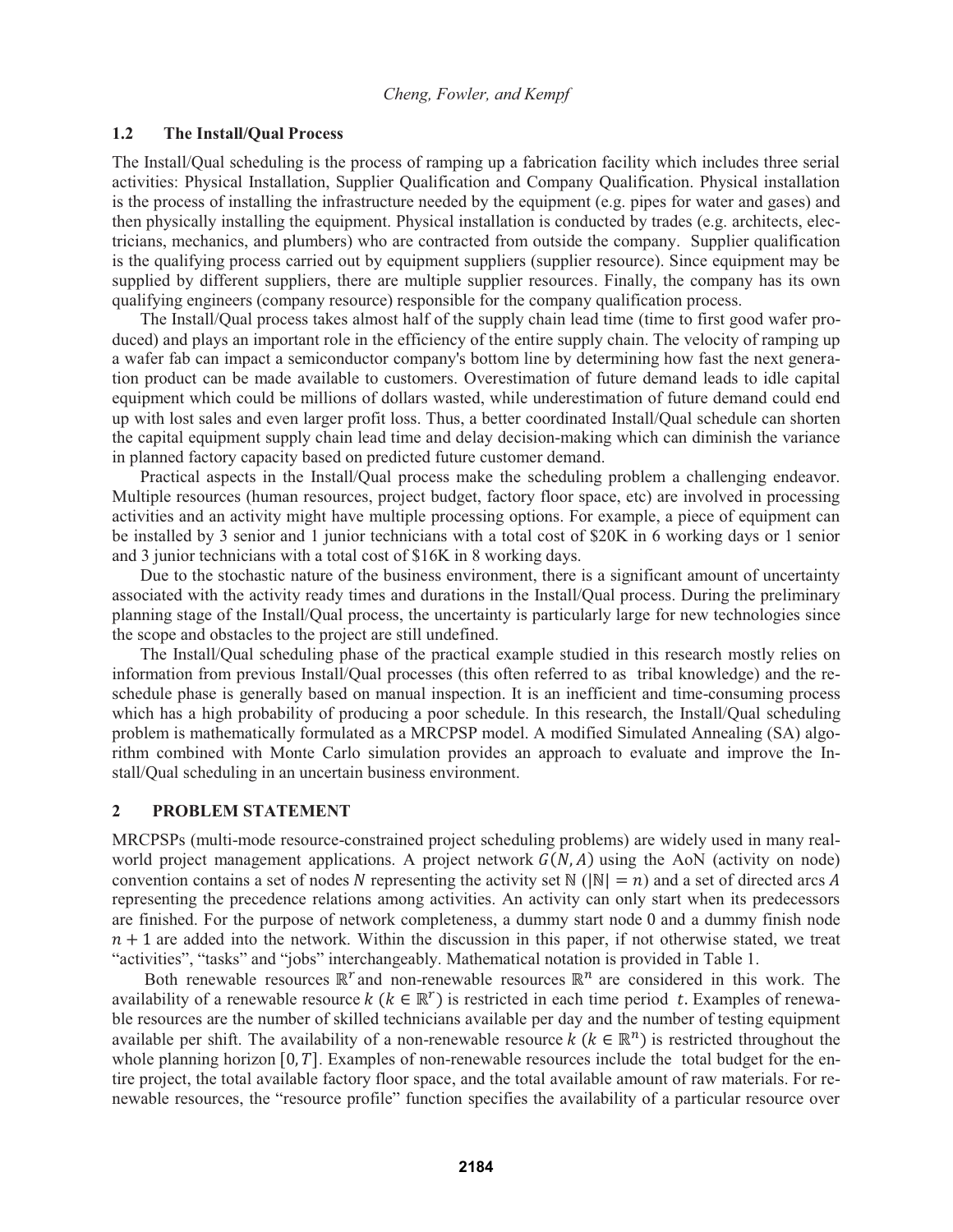time. Each activity  $j$  ( $j \in \mathbb{N}$ ) has multiple processing modes  $Mod_j$  to choose from and each mode  $m \in Mod_j$  has a corresponding activity duration  $p_j^m$  and consumes  $r_{jk}^m$  amount of resource k.

In practice, the ready time  $rad_i$  of machine  $j$  indicates when the equipment arrives at the factory site. This time has variability due to the uncertainty in the capital equipment supply chain, e.g. shipment delays. Activity duration  $p_j^m$  is also uncertain since the execution of an activity depends on the estimation of work content which cannot be guaranteed to be completely accurate. The uncertainty of an activity duration is particularly large on new technologies where no historical data on the workload exists. Thus, both activity ready time  $rad_j$  and duration  $p_j^m$  are considered as random variables where their distributions are known or estimable.

| Symbol           | Description                                                                                 |  |  |
|------------------|---------------------------------------------------------------------------------------------|--|--|
|                  | An activity/task/job j                                                                      |  |  |
| t                | Time $t$                                                                                    |  |  |
| $\boldsymbol{k}$ | Resource type                                                                               |  |  |
| $\boldsymbol{m}$ | Activity processing mode                                                                    |  |  |
| $Mod_i$          | Set of available processing modes for activity j                                            |  |  |
| $p_j^m$          | Processing duration of activity $j$ under mode $m$                                          |  |  |
| $rad_i$          | Ready time of activity j                                                                    |  |  |
| due <sub>i</sub> | Due date of activity $j$                                                                    |  |  |
| $r_{ik}^m$       | Required amount of resource type $k$ on activity $j$ under mode $m$                         |  |  |
| $U_k$            | Upper bound on availability for resource type $k$                                           |  |  |
| $L_k$            | Lower bound on availability for resource type $k$                                           |  |  |
| $U_{kt}$         | Upper bound on availability for resource type $k$ at time $t$                               |  |  |
| $L_{kt}$         | Lower bound on availability for resource type $k$ at time $t$                               |  |  |
| $\mathbb N$      | Activities in the project $N = \{1, 2, , n\}$                                               |  |  |
| $\mathbb{R}^r$   | Set of renewable resources                                                                  |  |  |
| $\mathbb{R}^n$   | Set of non-renewable resources                                                              |  |  |
| T                | Maximum project planning horizon                                                            |  |  |
| G(N,A)           | Network $G - N$ represents nodes and $A$ represents arcs                                    |  |  |
| arc(i, j)        | Directed arc connecting node $i$ to node $j$                                                |  |  |
| pred(j)          | The set of predecessor activities of activity <i>j</i> . $pred(0) = \emptyset$              |  |  |
| succ(j)          | The set of successor activities of activity <i>j.</i> $succ(\vert N \vert + 1) = \emptyset$ |  |  |

Table 1: Mathematical Notation

In the Install/Qual scheduling problem, only non-preemptive activity splitting is allowed (Cheng et al., 2012) which indicates that activities can only split when renewable resources are not available (weekends, holidays) or there is less than the required amount. Intuitively, MRCPSP with non-preemptive activity splitting can be considered as the intermediate case between MRCPSP and preemptive MRCPSP (Buddhakulsomsiri and Kim 2006).

Decision variables are:  $y_j^m = 1$  if activity  $j \in \mathbb{N}$  is being processed in mode  $m \in Mod_j$  and 0 otherwise;  $x_{jt}^{m} = 1$  if activity  $j \in \mathbb{N}$  is being processed in mode  $m \in Mod_j$  at time  $t = 1, 2, ..., T$  and 0 otherwise; resulting variables  $S_i$  and  $C_j$  represent the start time and completion time of activity j, respectively.  $S_{\text{NN+1}}$  is the start time for the dummy finish activity which is also the makespan of the project.

An indicator function is introduced to specify whether an activity  $j$  in mode  $m$  is feasible to process at a certain time period:

$$
1_{[L_{kt},U_{kt}]}: \gamma_{jkt}^m \to \{0,1\} \tag{1}
$$

which is equivalent to: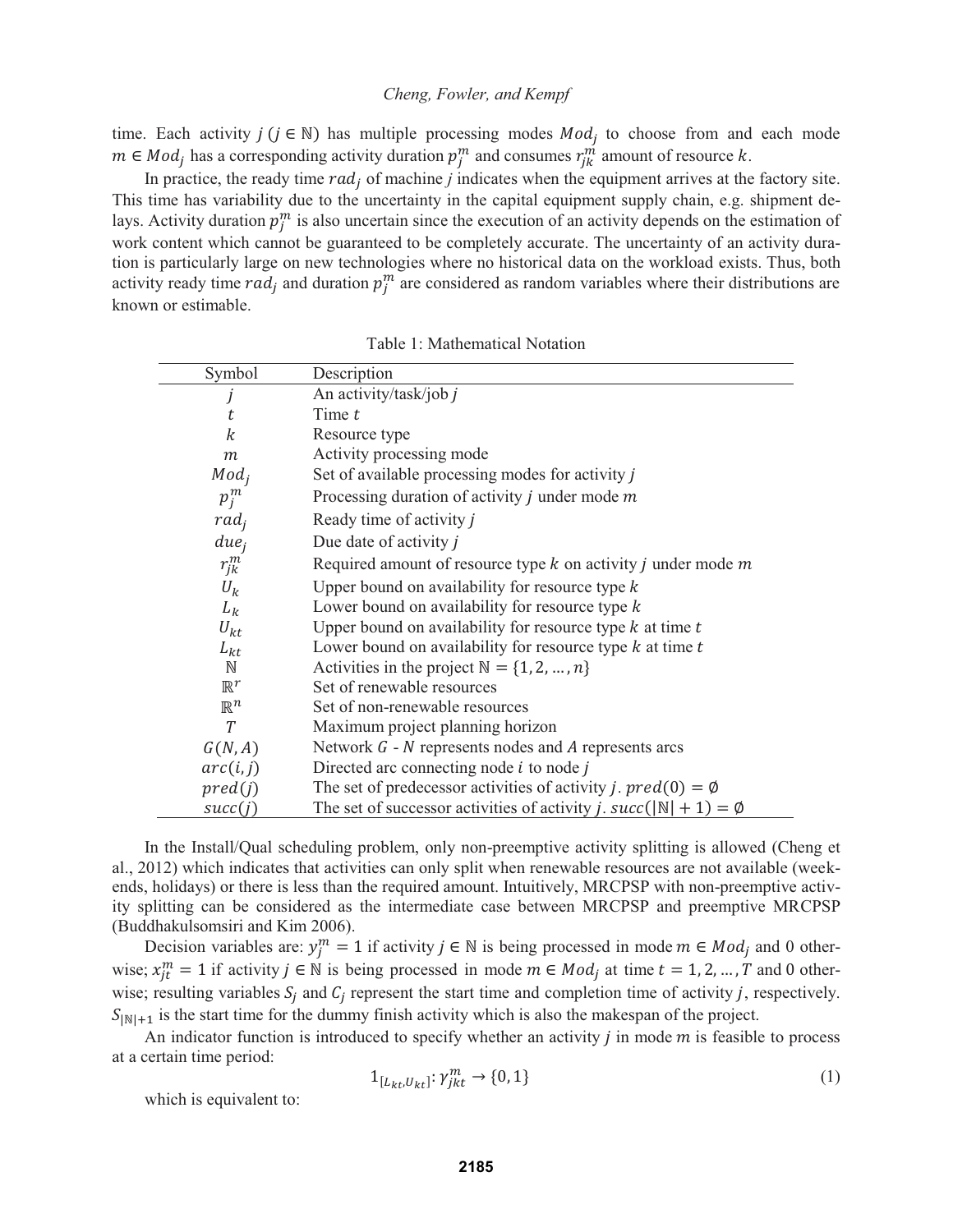$$
1_{[L_{kt},U_{kt}]} = \begin{cases} 1 & \text{if } \gamma_{jkt}^m \in [L_{kt}, U_{kt}] \\ 0 & \text{otherwise} \end{cases}
$$
 (2)

Additional decision variables  $o_{jt}$  and  $q_{jt}$  are defined to indicate whether a time period t is between the start time  $S_i$  and the completion time  $C_i$  of activity j.

$$
o_{jt} = \begin{cases} 1 & \text{if } t \le C_j \\ 0 & \text{otherwise} \end{cases} \quad \forall j \in \mathbb{N} \tag{3}
$$

$$
q_{jt} = \begin{cases} 1 & \text{if } t \geq S_j \\ 0 & \text{otherwise} \end{cases}, \quad \forall j \in \mathbb{N}
$$
 (4)

Data inputs are resource profiles  $[L_{kt}, U_{kt}]$  for renewable resources and  $[L_k, U_k]$  for non-renewable resources. The mixed-integer programming formulation is provided as follows.

$$
\min S_{|\mathbb{N}|+1} \tag{5}
$$

Subject to:

$$
\sum_{m \in Mod_j} y_j^m = 1, \ \forall j \in \mathbb{N} \tag{6}
$$

$$
\sum_{t=1}^{T} x_{jt}^{m} = p_j^{m} \cdot y_j^{m}, \quad \forall j \in \mathbb{N}, m \in Mod_j \tag{7}
$$

$$
C_i \le S_j - 1, \ \forall (i, j) \in A \tag{8}
$$

$$
S_j \le x_{jt}^m \cdot t + M(1 - x_{jt}^m), \ \forall j \in \mathbb{N}, m \in Mod_j, t = 1, 2, ..., T
$$
 (9)

$$
C_j \ge x_{jt}^m \cdot t, \quad \forall j \in \mathbb{N}, m \in Mod_j, t = 1, 2, \dots, T
$$
\n
$$
(10)
$$

$$
S_j \geq rad_j, \quad \forall j \in \mathbb{N} \tag{11}
$$

$$
C_j \leq due_j, \quad \forall j \in \mathbb{N} \tag{12}
$$

$$
L_{kt} \le \sum_{j \in \mathbb{N}} \sum_{m \in \mathbb{M} \circ d_j} r_{jk}^m \cdot x_{jt}^m \le U_{kt}, \quad \forall k \in \mathbb{R}^r, t = 1, 2, \dots, T
$$
 (13)

$$
L_k \le \sum_{j \in \mathbb{N}} \sum_{m \in \mathbb{M} \circ d_j} r_{jk}^m \cdot y_j^m \le U_k, \quad \forall k \in \mathbb{R}^n \tag{14}
$$

$$
M \cdot o_{jt} \ge C_j - t + 1, \ \ \forall j \in \mathbb{N}, t = 1, 2, \dots T
$$
 (15)

$$
M \cdot (1 - o_{jt}) \ge t - C_j, \quad \forall j \in \mathbb{N}, t = 1, 2, \dots T
$$
 (16)

$$
M \cdot q_{jt} \ge t - S_j + 1, \quad \forall j \in \mathbb{N}, t = 1, 2, \dots T
$$
 (17)

$$
M \cdot (1 - q_{jt}) \ge S_j - t, \quad \forall j \in \mathbb{N}, t = 1, 2, \dots T
$$
 (18)

$$
o_{jt} + q_{jt} \ge 1, \ \forall j \in \mathbb{N}, t = 1, 2, ..., T
$$
 (19)

$$
x_{jt}^{m} \ge y_j^{m} + \gamma_{jkt}^{m} + o_{jt} + q_{jt} - 3, \ \forall j \in \mathbb{N}, m \in Mod_j, \forall k \in \mathbb{R}^n, t = 1, 2, \dots T
$$
 (20)

$$
4 \cdot x_{jt}^{m} \le y_j^{m} + \gamma_{jkt}^{m} + o_{jt} + q_{jt}, \ \ \forall j \in \mathbb{N}, m \in Mod_j, \forall k \in \mathbb{R}^n, t = 1, 2, \dots T
$$
 (21)

$$
S_j \ge 0, \quad \forall j \in \mathbb{N} \tag{22}
$$

$$
C_j \ge 0, \quad \forall j \in \mathbb{N} \tag{23}
$$

$$
y_j^m \in \{0, 1\}, \ \forall j \in \mathbb{N}, m \in Mod_j \tag{24}
$$

$$
x_{jt}^{m} \in \{0, 1\}, \quad \forall j \in \mathbb{N}, m \in Mod_j, t = 1, 2, ..., T
$$
 (25)

$$
o_{jt} \in \{0, 1\}, \ \ \forall j \in \mathbb{N}, t = 1, 2, \dots T
$$
 (26)

$$
q_{jt} \in \{0, 1\}, \ \ \forall j \in \mathbb{N}, t = 1, 2, \dots T \tag{27}
$$

The objective function (5) minimizes the project makespan. Constraint set (6) ensures only one mode can be selected for each activity. Constraint set  $(7)$  ensures that if mode  $m$  is selected for activity  $j$ , the total processing time must equal the corresponding duration. Constraint sets  $(8) - (10)$  are precedence constraints. Constraint sets  $(11) - (12)$  ensure ready times and due dates (in fact, deadlines) are not violated. Constraint sets  $(13) - (14)$  ensure resource availability for both renewable resources and non-renewable resources. Constraint sets (15) – (18) are included to support the new decision variables  $o_{it}$  and  $q_{it}$ . Constraint set  $(19)$  ensures the activity completion time is no earlier than the start time for activity  $j$ . Constraint sets  $(20) - (21)$  ensure an activity *j* cannot be preempted at time *t* if it is eligible. Constraint sets  $(22) - (27)$  are the non-negativity and binary constraints. A big number *M* in the MIP formulation is set to be the maximum project planning horizon  $T$ .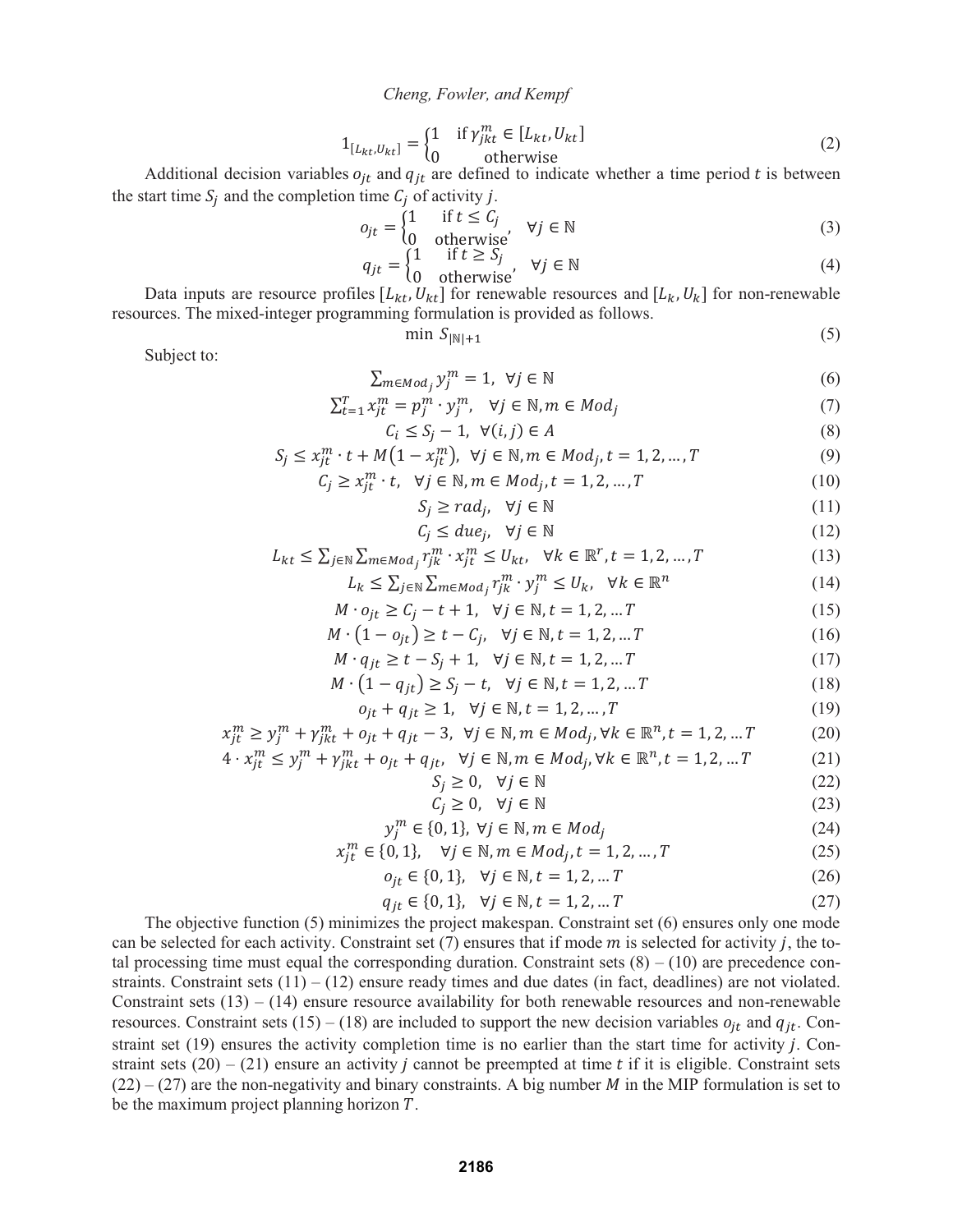# **3 METHODOLOGY**

Literature related to RCPSP dates back to 1950's with the development of PERT (program evaluation and review technique, cf. Malcolm et al. (1959)) and CPM (critical path method, cf. Kelley (1963)). Cheng et al. (2012) summarized major research extensions to RCPSP and pointed out that MRCPSP is one of the most adopted extensions. Early review papers on RCPSP can be found in Davis (1973), Icmeli et al. (1993), Özdamar and Ulusoy (1995), Herroelen et al. (1998), Brucker et al. (1999) and Kolisch and Padman (2001). More recent ones include Hartmann and Briskorn (2010) and Węglarz et al. (2011).

The MRCPSP problem is strongly NP-hard since it is the generalization of the well-known job shop scheduling problem (Blazewicz et al. 1983). For MRCPSP with more than one non-renewable resource, the problem of finding a feasible solution is NP-complete (Kolisch and Drexl, 1997). As pointed out in Węglarz et al., 2011), it is still computationally intractable to find optimal solutions for MRCPSP instances with more than 20 activities and 3 modes per activity.

Thus, heuristic approaches are considered in most research efforts in MRCPSP (Węglarz et al., 2011) research and the project makespan is generally considered as the problem objective. However, a deterministic schedule makespan cannot evaluate the "goodness" of executing a scheduling in the presence of stochasticity. Schedules with the same deterministic makespan might perform differently when stochastic elements are introduced.

The application of simulation in RCPSP is surprisingly rare. Golenko-Ginzburg and Gonik (1997) develop a heuristic procedure for RCPSP with stochastic activity durations with the objective of minimizing the expected project duration. A simulation approach is adopted to approximate the probability of each activity being in the critical path of the project. Lee (2005) introduces a Monte Carlo simulationbased software to measure the probability to complete a project in a certain time when activity durations follow given probability density functions. Pappert et al. (2010) proposed a framework for simulationbased scheduling to solve planning and scheduling assembly line problems.

In this research, a SA combined with a Monte Carlo simulation approach is proposed to evaluate different schedules and search for better schedules when there are stochastic activity durations and ready times. The main reason for choosing SA over other meta-heuristics is that SA performs well in local search and the "temperature" parameter is easy to implement as a threshold to determine when to start simulating candidate solutions. Other meta-heuristics can be studied as potential future research.

Figure 1 illustrates the basic framework of the simulation-based scheduling approach. After creating an initial Install/Qual schedule, the simulation module simulates the schedule based on probability distributions of activity durations and ready times and analyzes the average and standard deviation of the simulation results. If the schedule and simulation results cannot satisfy the requirements of senior management, they will be sent to the optimization module to improve the schedule. A new schedule will be generated and sent back to the simulation module after feasibility checks regarding resource constraints. Since the size of the Install/Qual scheduling problem instance exceeds common academic RCPSP problem instances, only heuristics will be considered when designing the optimization module.

The pseudo code for our SA is provided in the Appendix. Since the performance of most search procedure is known to be dependent upon initial solutions, the initial solution in this work is not generated in a completely random manner: first, a mode improvement procedure in (Hartmann 2001) is incorporated as a local search procedure that modifies the mode assignments for infeasible solutions (infeasible with respect to non-renewable resources). It is worth mentioning that since it is NP-complete to find a feasible schedule in MRCPSP (Kolisch and Sprecher 1997), there is no guarantee that the Hartmann (2001) search can find a "feasible" schedule with respect to non-renewable resources. Second, the SA runs multiple times each with different initial solutions and the best run is selected. Details of the mode improvement and the SA procedure can be found in the Appendix.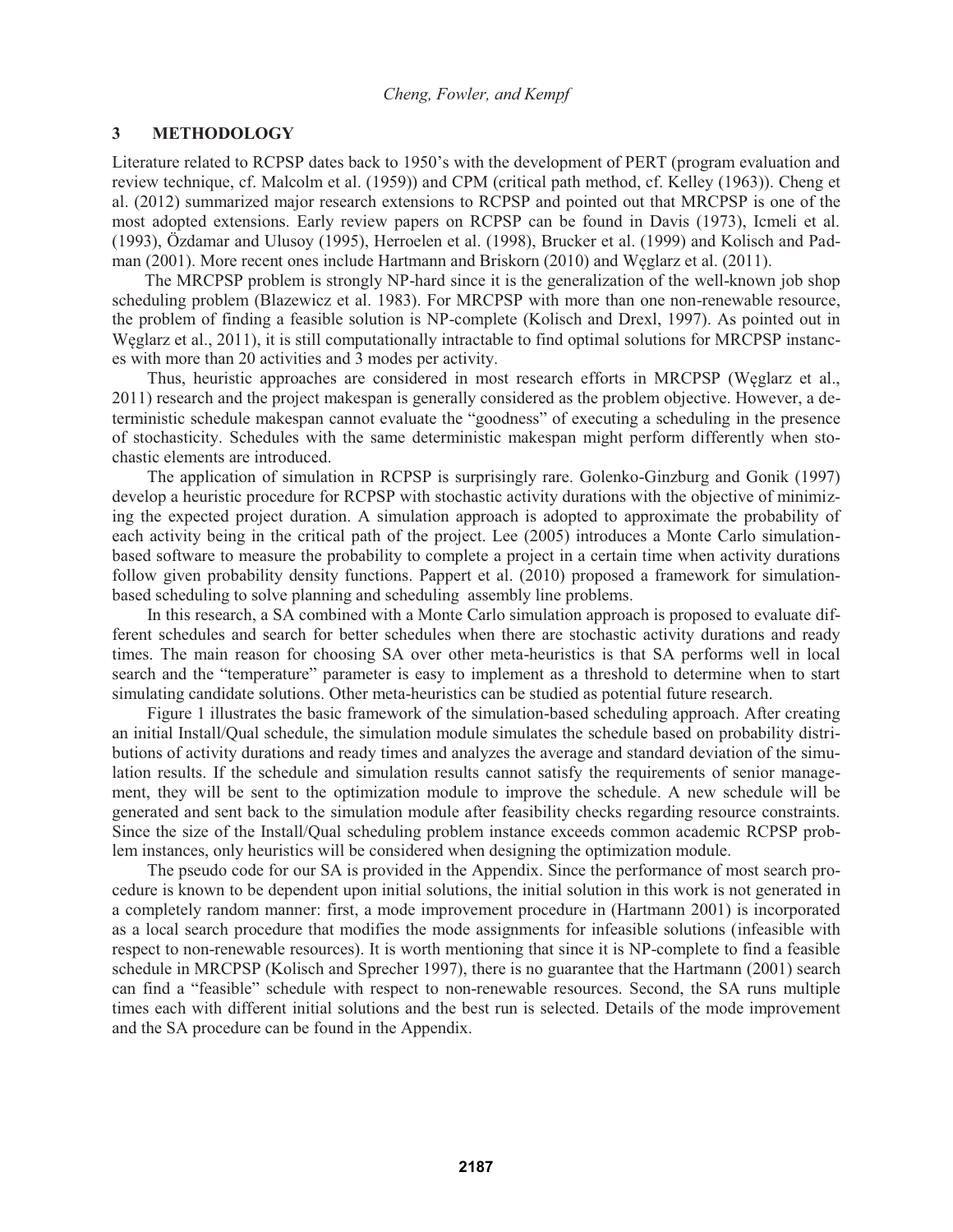

Figure 1: Flow chart of the simulation-based scheduling

Schedules are represented with a random key (RK) representation in which the first random key vector represents the relative sequence priority and the second random key vector represents the mode assignment. SA with RK representation in RCPSP can be found in (Lee and Kim 1996) and (Cho and Kim 1997). Debels and Vanhoucke (2007) illustrated that the RK representation leads to promising results in RCPSP if topological ordering (TO) (Valls et al. 1999) is applied. The TO of activities is an order which is compatible with precedence relations of the projects. It implies that for all activities  $i$  and  $j$  for which the starting time of activity  $i$  is earlier than the starting time of activity  $i$ , activity  $i$  should have a higher priority than activity  $j$ . Another advantage of the RK representation is that it always maintains precedence feasibility. Compared to parallel schedule generation scheme (SGS), serial SGS (Sprecher et al. 1995, Kolisch 1996) is used in this work since parallel SGS might not always include the optimal solution.



Figure 2: Flow chart of the Monte Carlo simulation module

As described above, a solution in the SA algorithm is encoded as two strings of number representing priorities of activities and mode assignment. The neighborhood of a solution can be obtained from the current solution through an interchange method (Lee and Kim 1996): two activities are selected and the priorities  $(RKs)$  and mode assignments are exchanged. In this method, the first activity  $\hat{j}$  is selected randomly and the other activity is selected randomly among activities whose indexes are between  $[i]$  $\alpha\beta$ ,  $j + \alpha\beta$  where  $\beta$  is the maximum number of predecessors or successors of an activity in the project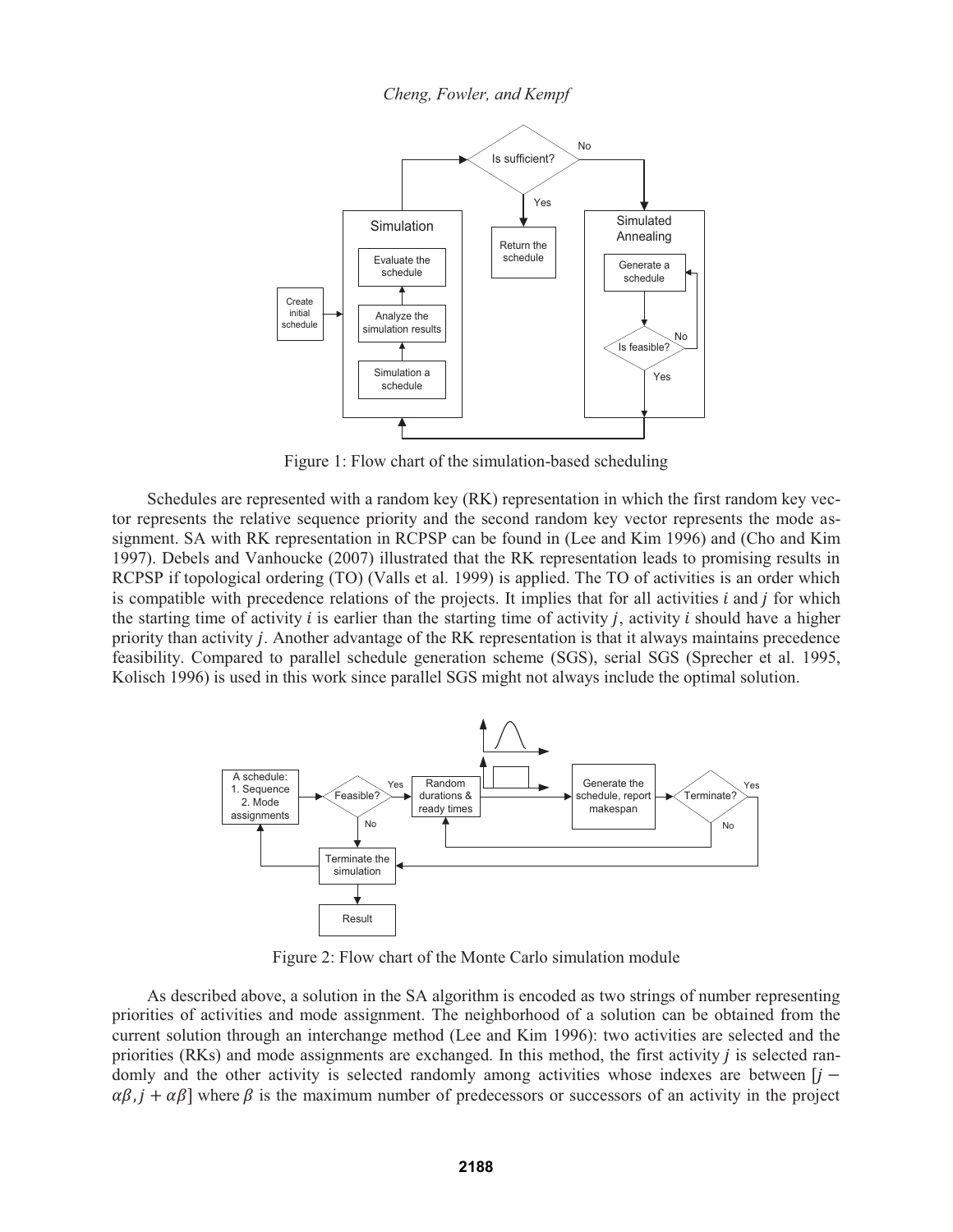network, and  $\alpha$  is a parameter determined by preliminary experiments. This can limit the neighborhood search on activities that are highly likely to compete for resources and prevent searching for unnecessary alternatives. Basic SA parameters such as initial temperature, cooling ratio, epoch length, etc. are set by a series of preliminary experiments. The Monte Carlo simulation module generates activity ready times and durations following specified distributions. The simulation procedure is illustrated in Figure 2.

### **4 CASE STUDY**

A project scheduling case study with 15 activities is provided to demonstrate the simulation-based scheduling approach. The real Install/Qual dataset is not tested in this work for confidentiality reasons and the extreme size of the real-world dataset. The problem instance is from the "c1537-1" instance in the set "C15" of MRCPSP instance sets from PSPLIB (http://129.187.106.231/psplib/). In order to represent a mini Install/Qual scheduling problem, the problem instance is modified by considering time-varying resource profiles, random resource vacations, multiple alternative processing modes and non-preemptive activity splitting. The detailed problem instance modification procedures can be found in Cheng et al. (2012). More benchmark problem instances and ultimately the real-world dataset will be studied in future research. The project network is shown in Figure 3 with the activity-on-node (AON) representation. Activities 1 and 18 are dummy activities with 0 activity durations and no resource requirements. There are two types of renewable resources and two types of non-renewable resources. Each activity has three alternative processing modes and activity splitting is not allowed.



Figure 3: Project network

Resource profiles for renewable resource R1 and renewable resource R2 are provided in Figure 4. The resource profiles are modified from the deterministic resource limits in the original problem instance by introducing time-varying resource limits and random resource vacations. The resource limits drop to zero indicating resource vacations. Detailed procedures can be found in Cheng et al. (2012).



Figure 4: Resource Profile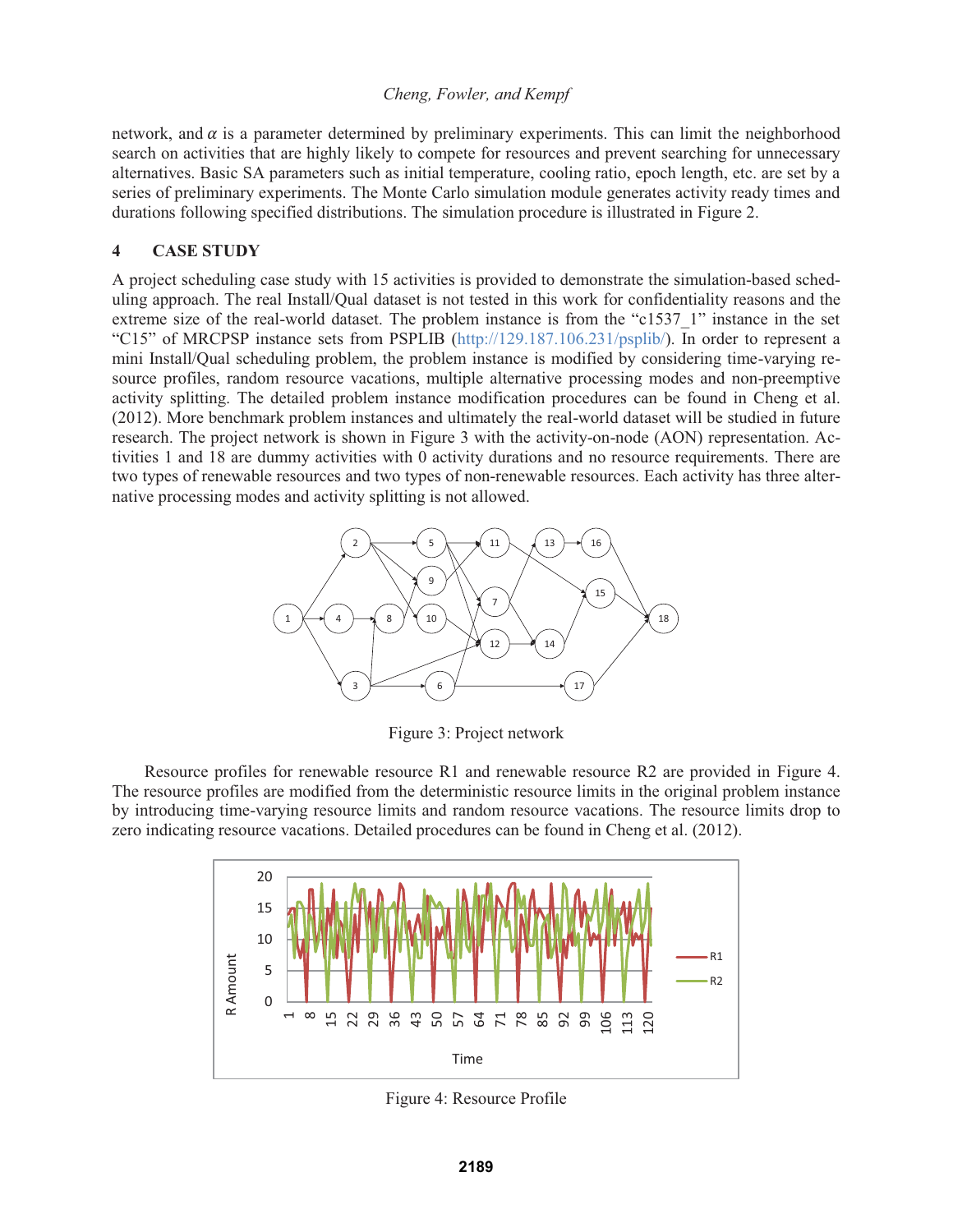In the current model, activity ready times are normally distributed while activity durations are uniformly distributed. Other potential distributions can be easily incorporated into the model as input data. 1000 runs for each simulation are selected through preliminary experiments and the runtime for 1000 runs is less than 1 sec. The output for the simulation is the average makespan. Other statistical information such as the variance and confidence intervals are also analyzed. The simulation model is programmed in Visual Studio C++ 2005 Edition on a desktop with an Intel® 2 Quad Core™ CPU Q9400 @ 2.66GHz, 4.00 GB installed memory, and the Windows 7 Enterprise 64-bit Operating System.

The results are presented in the following two figures. *D\_Current* represents the current deterministic makespan while *D\_Best* represents the current best deterministic makespan. Since SA accepts many "bad" solutions in the early stage of the cooling process, infeasible solutions regarding non-renewable resources might also be accepted to maintain solution diversity and avoid local optima.



Figure 5: Deterministic Makespan found by SA

In Figure 5, the results indicate the stage of SA where simulation is used has not yet been triggered. The best deterministic makespan found is 54 when the temperature is 200.



Figure 6: Stochastic Makespan found by SA

The best deterministic schedule found in the first stage is considered as the starting point for the simulation process. *D\_Best* represents the best deterministic makespan, *S\_Best* represents the best average makespan and *S\_Current* represents the average makespan for the current schedule. Average values are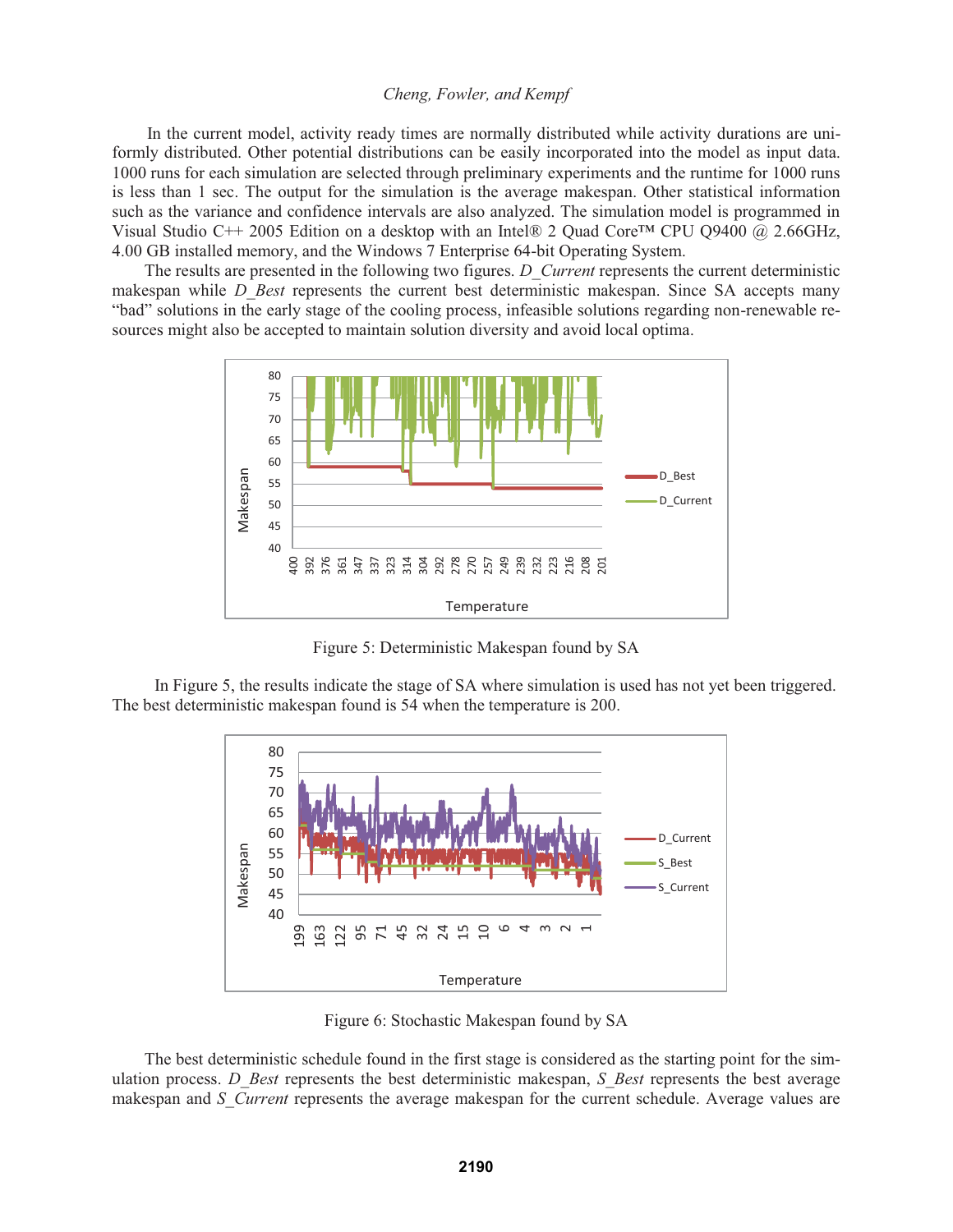rounded up to the nearest integer. Until the freezing temperature, the best average makespan is 49 with the corresponding deterministic makespan 47 (Figure 6).

In Table 1, a partial set of the "good" schedules including the "best" schedule found so far regarding stochastic makespan is presented. An interesting observation is that the schedule with the smallest *S\_Current* (schedule 6) is not necessarily the schedule with the smallest *D\_Current* (schedule 12). Thus, even though schedules with small deterministic makespans tend to have small stochastic makespans, simply relying on the deterministic makespan does not guarantee the best performance when there are stochastic activity durations and ready times.

| <b>Schedule</b> | <b>Temp</b> | <b>D</b> Current | <b>S</b> Current | <b>Confidence Interval</b> |
|-----------------|-------------|------------------|------------------|----------------------------|
| 1               | 1.11854     | 48               | 52.246           | [51.951, 52.541]           |
| 2               | 1.08532     | 47               | 51.957           | [51.662, 52.252]           |
| 3               | 0.91486     | 46               | 49.894           | [49.602, 50.186]           |
| 4               | 0.91486     | 47               | 51.617           | [51.299, 51.934]           |
| 5               | 0.81911     | 47               | 51.883           | [51.575, 52.191]           |
| 6               | 0.69744     | 47               | 48.144           | [47.875, 48.413]           |
|                 | 0.69744     | 47               | 51.373           | [51.039, 51.707]           |
| 8               | 0.59384     | 47               | 50.802           | [50.498, 51.106]           |
| 9               | 0.52637     | 46               | 50.223           | [49.936, 50.510]           |
| 10              | 0.49557     | 46               | 50.704           | [50.408, 51.000]           |
| 11              | 0.41355     | 46               | 49.708           | [49.425, 49.991]           |
| 12              | 0.40127     | 45               | 50.590           | [50.292, 50.884]           |
| 13              | 0.30285     | 46               | 49.763           | [49.471, 50.055]           |
| 14              | 0.01076     | 45               | 49.891           | [49.619, 50.163]           |

|  |  |  | Table 1: Partial results |
|--|--|--|--------------------------|
|--|--|--|--------------------------|

# **5 CONCLUSIONS**

In this research, the Install/Qual process in semiconductor fab facility is modeled as a multi-mode resource constrained project scheduling problem with non-preemptive activity splitting. A SA combined with a Monte Carlo simulation approach is proposed to evaluate different schedules where activity ready times and durations are stochastic. A case study illustrates the model and demonstrates the problem solving approach. As expected, the results also demonstrate that by simply solving as a deterministic MRCPSP problem, the solution found might not be the best schedule in a stochastic environment. For possible future research, other distributions for activity ready times and durations will be considered. More problem instances must be tested and analyzed as well.

#### APPENDIX

# **Mode Improvement Procedure**

Step 1: Randomly select an activity  $j \in J$  and its current mode assignment is  $y_j^m$ 

Step 2: Pick a new mode assignment  $\hat{y}_j^m$  for j

Step 3: If  $\sum_{m \in Mod_j} r_{jk}^m \cdot \hat{y}_j^m \leq \sum_{m \in Mod_j} r_{jk}^m \cdot y_j^m$ ,  $\forall k \in \mathbb{R}^n$ , the new mode assignment  $\hat{y}_j^m$  is selected to replace the old mode assignment  $y_j^m$ 

Step 4: Return to step 1 for *Num\_Repeat* times or until found a feasible mode assignment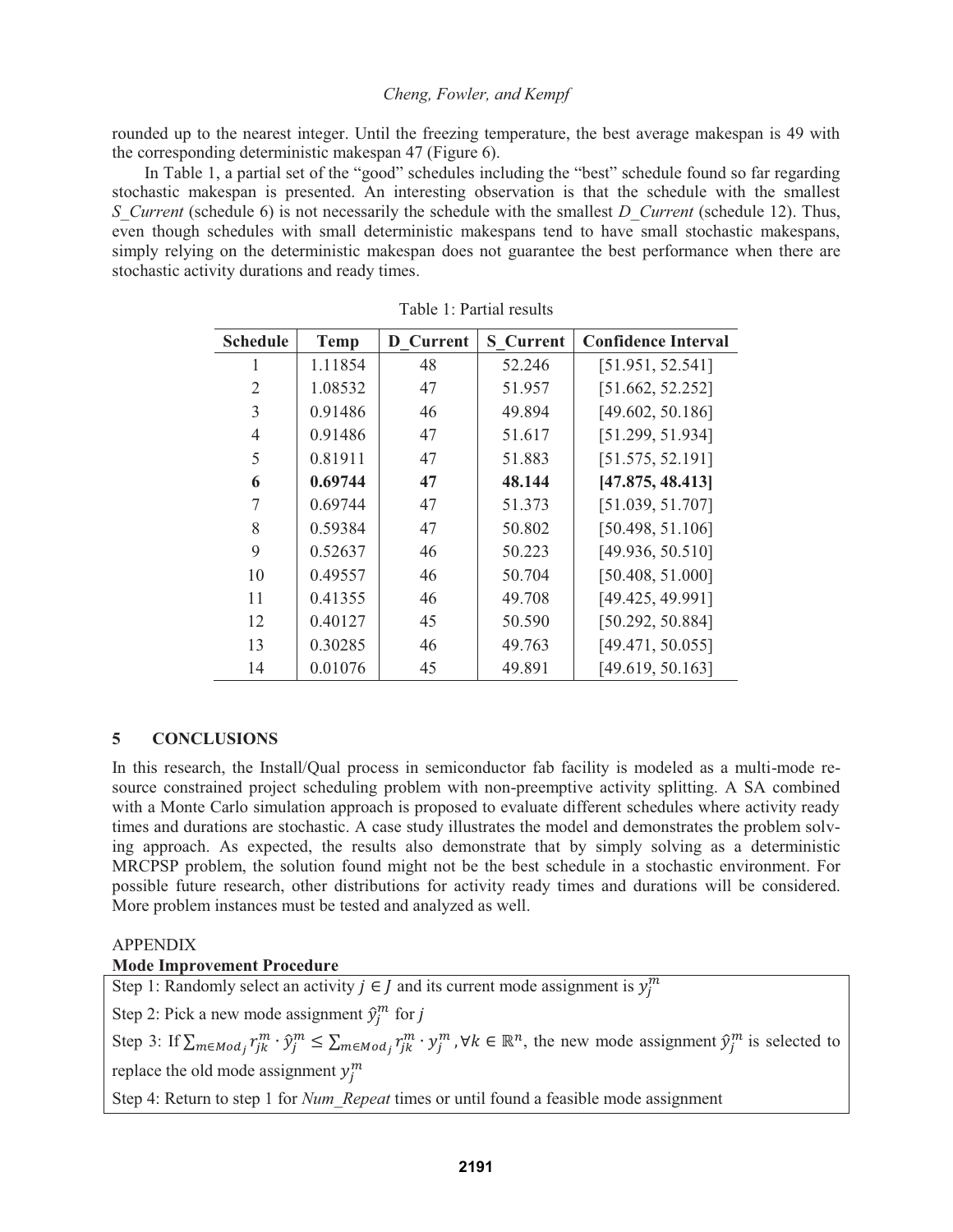# **SA Algorithm**

```
Step 1: Initialization 
     sch_initial ← random
     sch_current ← sch_initial 
     sch_best ← sch_initial 
     D_makespan_current ← D_makespan(sch_initial): serial SGS
     D_makespan_best ← D_makespan_current 
     Temperature_current ← Temperature_initial
     Temperature freeze \leftarrow A predefined freezing temperature
     Threshold \leftarrow the criteria that determines when to run the simulation
     epoch_length, the number of neighbour search iterations at a temperature level 
Step2: Cooling process (Temperature_current >= Temperature_freeze) 
     Step 2-1: 
     sch_new = neightbour(sch_current): interchange method 
     While (Temperature_current >= Threshold * Temperature_initial) 
        D_makespan_new = D_makespan(sch_new) 
        If (D_makespan_new <= D_makespan_current) 
          Accept sch_new, move to the neighbour
          update sch_current, update D_makespan
           If D_makespan_new <= D_makespan_best
             update D_makespan_best 
             update sch_best
        If (D_makespan_new > D_makespan_current) 
          If rand() \leq e^{\left(-\frac{\Delta}{T}\right)}, accept the neighbor
          ο: D_makespan_new - D_makespan_current
          ܶ: Temperature_current 
                update sch_current, update D_makespan
     While (Temperature_current < Threshold * Temperature_initial) 
        S_makespan_new = S_makespan(sch_new): simulate Num_sim runs, return the avg. makespan
        If (S_makespan_new <= S_makespan_current) 
          Accept sch_new, move to the neighbor 
          update sch_current, update S_makespan
    If (S_makespan_new <= S_makespan_best) 
                update S_makespan_best, sch_best
                if (S_makespan_new > S_makespan_current) 
                    if rand() \leq e^{\left(\frac{\Delta t}{T}\right)}, accept the neighbor
                    ο: S_makespan_new - S_makespan_current
                        update sch_current, update S_makespan 
      Step 2-2: 
      repeat step 2-1 for epoch_length times 
Step3: Update temperature T = cT, in which c is the cooling ratio between [0, 1]. Go back to step 2
```
# **Simulation Procedure**

Step 1: Generate random activity durations and ready times according to the specified distributions Step 2: Generate the schedule using the serial SGS, return the makespan Step 3: Repeat step 2 for *Num\_Sim* (number of simulation replications) times, calculate the average makespan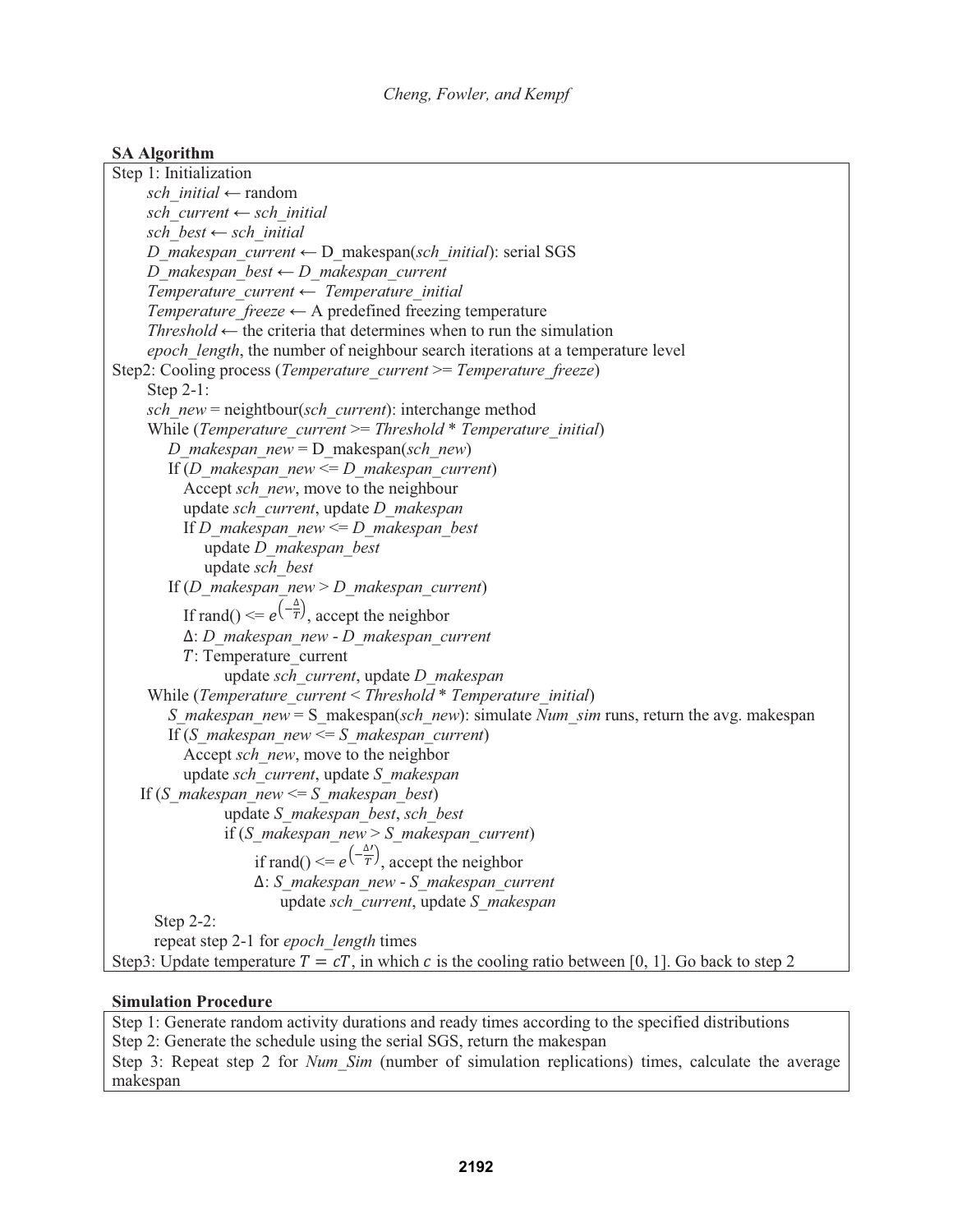## **REFERENCES**

- Blazewicz, J., Lenstra, J. K., and Rinnooy Kan, A. H. G. 1983. "Scheduling Subject to Resource Constraints: Classification and Complexity". *Discrete Applied Mathematics* 5: 11-24.
- Brucker, P., Drexl, A., Moehring, R., Neumann, K., and Pesch, E. 1999. "A Resource-constrained Project Scheduling: Notation, Classification, Models, and Methods". *European Journal of Operational Research* 112: 3-41.
- Buddhakulsomsiri, J., and Kim, D. S. 2006. "Properties of Multi-mode Resource-constrained Project Scheduling Problems with Resource Vacations and Activity Splitting". *European Journal of Operational Research* 175: 279-295.
- Cheng, J., Fowler, J., Kempf, K., and Mason, S. 2012. "Multi-mode Resource-constrained Project Scheduling Problems with Non-preemptive Activity Splitting". Working Paper.
- Cho, J., and Kim, Y. 1997. "A Simulated Annealing Algorithm for Resource-constrained Project Scheduling Problems". *Journal of the Operational Research Society* 48: 736-744.
- Davis, E. W. 1973. "Project Scheduling Under Resource Constraints-historical Review and Categorization of Procedures". *IIE Transactions* 5: 297-313.
- Debels, D., and Vanhoucke, M. 2007. "A Decomposition-based Genetic Algorithm for the Resourceconstrained Project Scheduling Problem". *Operations Research* 55: 457-469.
- Golenko-Ginzburg, D., and Gonik, A. 1997. "Stochastic Network Project Scheduling with Nonconsumable Limited Resources". *International Journal of Production Economics* 48: 29-37.
- Hartmann, S. 2001. "Project Scheduling with Multiple Modes: A Genetic Algorithm". *Annals of Operations Research* 102: 111-135.
- Hartmann, S., and Briskorn, D. 2010. "A Survey of Variants and Extensions of the Resource-constrained Project Scheduling Problem". *European Journal of Operational Research* 207: 1-14.
- Herroelen, W., De Reyck, B., and Demeulemeester, E. 1998. Resource-constrained Project Scheduling: a Survey of Recent Developments. *Computers & Operations Research*, 25, 279-302.
- Icmeli, O., Erenguc, S. S., and Zappe, C. J. 1993. "Project Scheduling Problems: a Survey". *International Journal of Operations & Production Management* 13: 80-91.
- Kelley, J. E. J. 1963. *The Critical Path Method: Resource Planning and Scheduling*. New Jersey: Prentice Hall.
- Kolisch, R., and Padman, R. 2001. "An Integrated Survey of Deterministic Project Scheduling". *Omega* 29: 249-272.
- Kolisch, R., and Sprecher, A. 1997. "PSPLIB-A Project Scheduling Problem Library\* 1:: OR Software-ORSEP Operations Research Software Exchange Program". *European Journal of Operational Research* 96: 205-216.
- Kolisch, R., and Drexl, A. 1997. "Local Search for Nonpreemptive Multi-mode Resource-constrained Project Scheduling". *IIE Transactions* 29: 987-999.
- Lee, D. 2005. "Probability of Project Completion Using Stochastic Project Scheduling Simulation". *Journal of Construction Engineering & Management* 131: 310-318.
- Lee, J., and Kim, Y. 1996. "Search Heuristics for Resource-constrained Project Scheduling". *The Journal of the Operational Research Society* 47: 678-689.
- Malcolm, D. G., Roseboom, J. H., Clark, C. E., and Fazar, W. 1959. "Application of a Technique for Research and Development Program Evaluation". *Operations research* 7: 646-669.
- Özdamar, L., and Ulusoy, G. 1995. "A Survey on the Resource-constrained Project Scheduling Problem". *IIE Transactions* 27: 574-586.

Pappert, F., Angelidis, E. and Rose, O., 2010. "Framework for Simulation Based Scheduling of Assembly Lines". In *Proceedings of the 2010 Winter Simulation Conference*, 1690-1698.